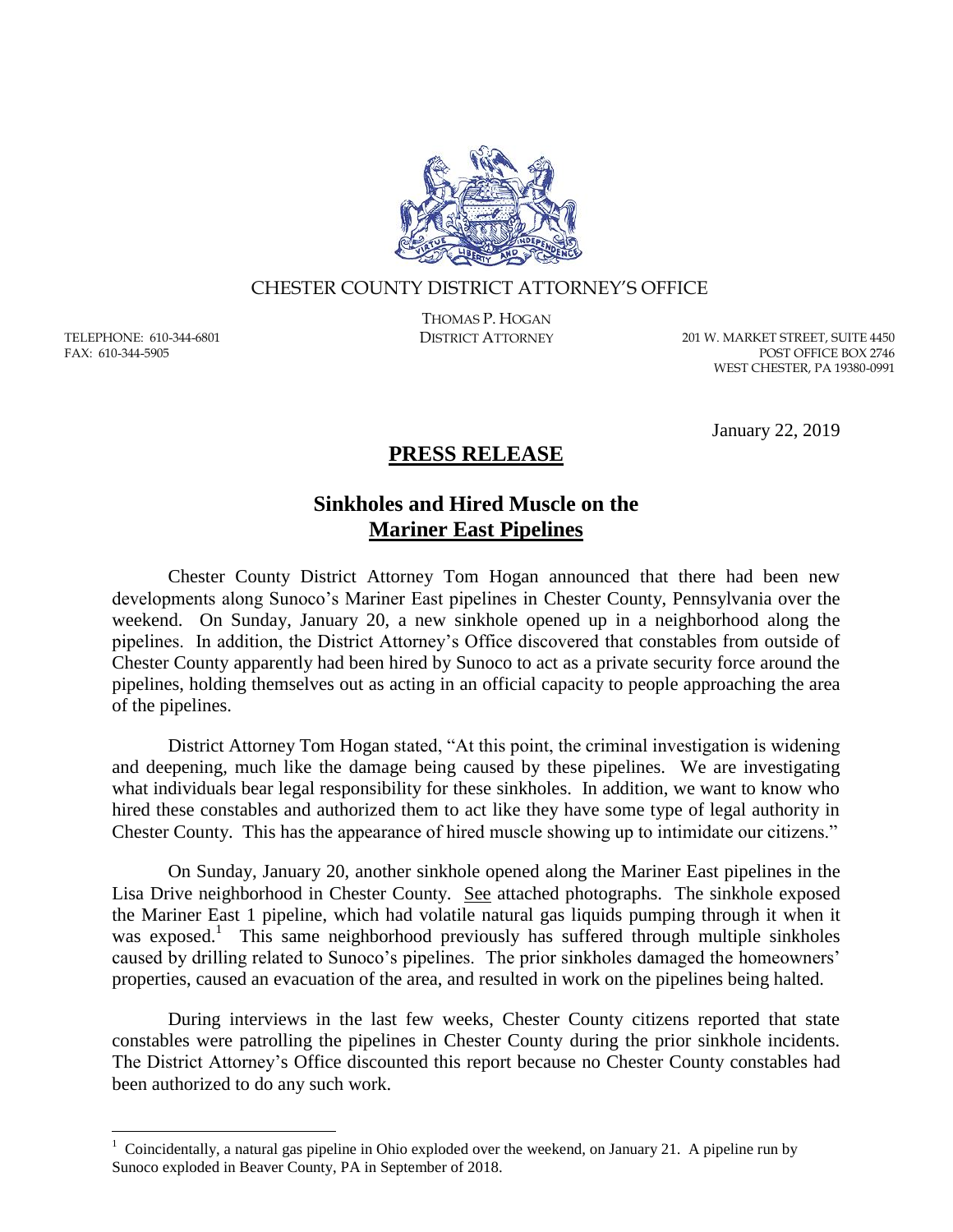However, when the January 20 sinkhole appeared, citizens reported the sinkhole to the District Attorney's Office. District Attorney Hogan dispatched Chester County Detectives to the scene at Lisa Drive. When a Chester County Detective in plain clothes approached the scene, an armed man flashed a badge at the Detective and identified himself as a constable. The Detective, who is familiar with all of the Chester County constables, asked the armed man who he worked for. The man then finally identified himself as a constable from Northumberland County in central Pennsylvania. When pressed further by the Detective, the man admitted that he had been hired as security by Sunoco.

The Chester County Detectives subsequently informed the man that he was not permitted to claim any official authority in Chester County or use his badge for such a purpose. District Attorney Hogan will be contacting the District Attorney of Northumberland County to discuss this situation.

"Sinkholes. Fouled well water. Obscene messages from out-of-state pipeline workers to Chester County residents. Hired guns flashing badges. Volatile natural gas liquids flowing in pipelines just a few feet from schools and homes. We are not sure what it will take to get the attention of Governor Wolf and the Public Utility Commission. All of this is happening on their watch. The Chester County District Attorney's Office is committed to this criminal investigation, even if we must fight alone. The citizens of Chester County deserve our protection."

Anybody with further information about pipeline-related incidents should contact Chester County Detective Ben Martin at (610) 344-6866. Reports may be made confidentially. The Chester County prosecutors assigned to this matter are Alexander Gosfield, Myles Matteson, and special prosecutor Seth Weber.

\* \* \* \* \* \* \*

Approved for release:

Thomas P. Hogan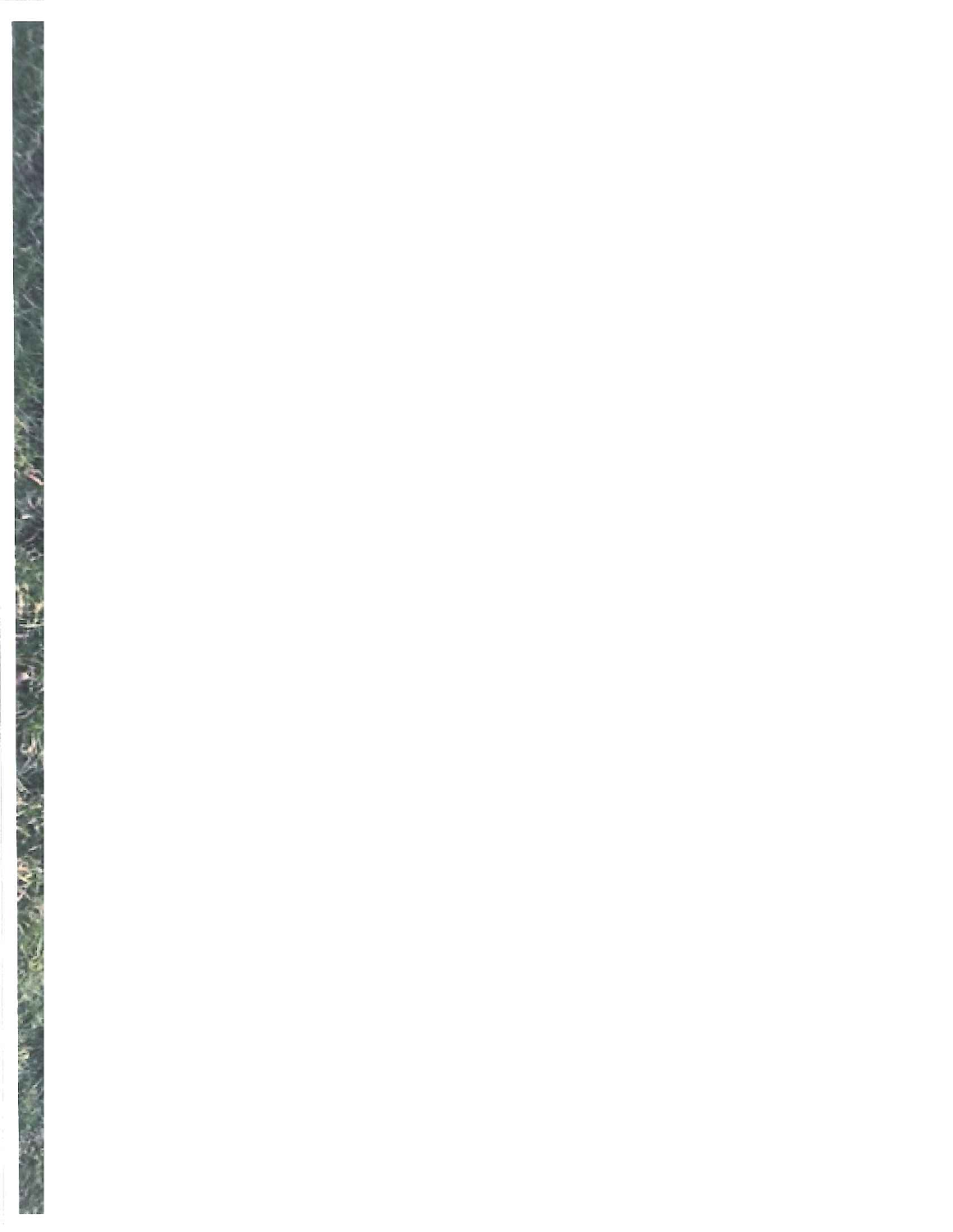